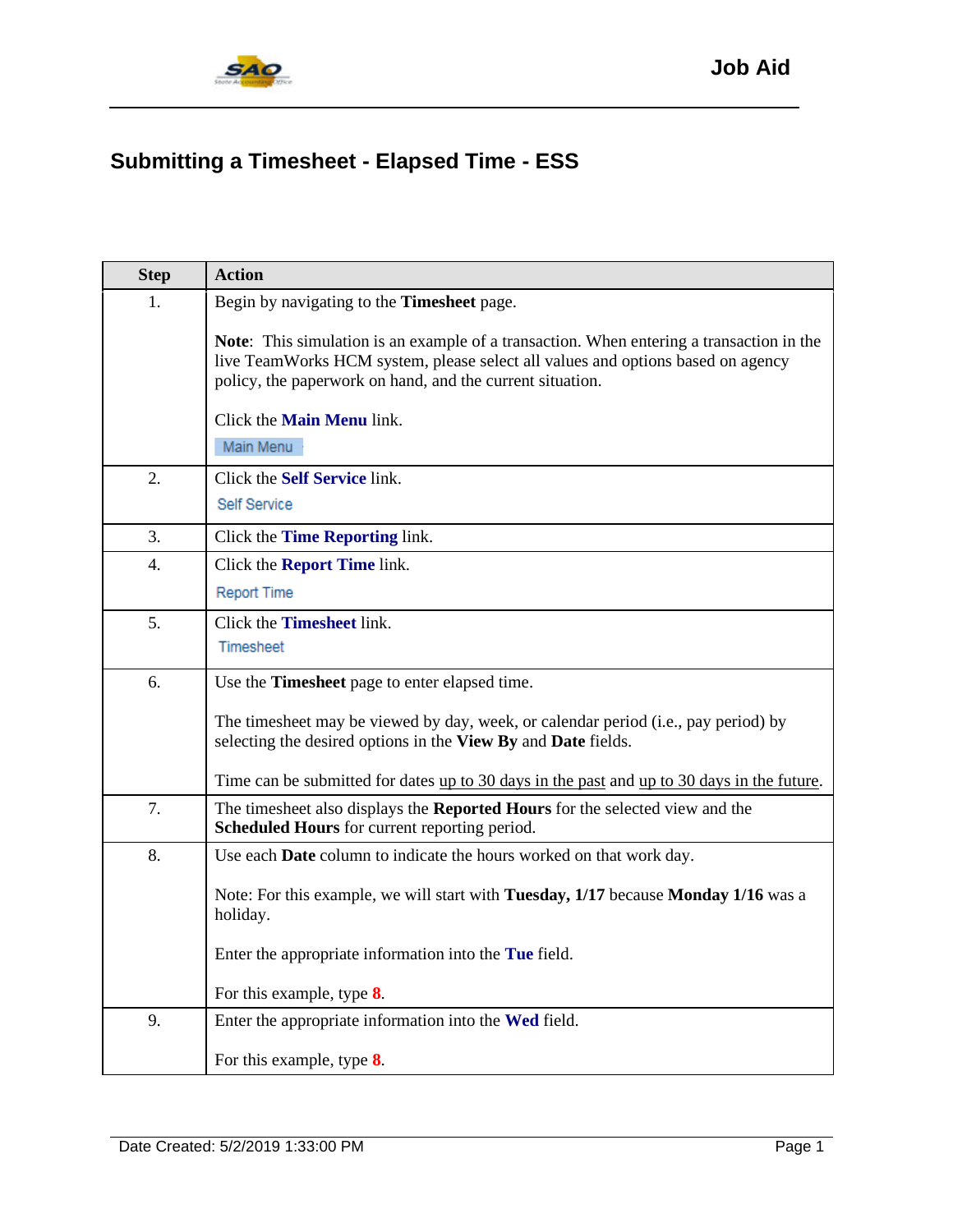

| <b>Step</b> | <b>Action</b>                                                                                                                                                                                                                                                                                                                                                                                                                        |
|-------------|--------------------------------------------------------------------------------------------------------------------------------------------------------------------------------------------------------------------------------------------------------------------------------------------------------------------------------------------------------------------------------------------------------------------------------------|
| 10.         | Enter the appropriate information into the Thu field.                                                                                                                                                                                                                                                                                                                                                                                |
|             | For this example, type $8$ .                                                                                                                                                                                                                                                                                                                                                                                                         |
| 11.         | Enter the appropriate information into the Fri field.                                                                                                                                                                                                                                                                                                                                                                                |
|             | For this example, type $8$ .                                                                                                                                                                                                                                                                                                                                                                                                         |
| 12.         | Note: The user must always report actual hours worked. When necessary, partial hours<br>worked can also be reported.                                                                                                                                                                                                                                                                                                                 |
|             | Report partial hours worked by using the decimal format, for example:                                                                                                                                                                                                                                                                                                                                                                |
|             | 3 hours and 30 minutes $= 3.5$<br>3 hours and 15 minutes $= 3.25$<br>3 hours and 10 minutes $= 3.17$                                                                                                                                                                                                                                                                                                                                 |
|             | <b>Tip:</b> The decimal you need to add to report the minutes can be calculated by dividing<br>the number of minutes worked by 60 (e.g., to calculate 10 minutes: $10/60 = 0.17$ ).                                                                                                                                                                                                                                                  |
| 13.         | The user may choose to report time against a specific <b>Time Reporting Code (TRC)</b> .                                                                                                                                                                                                                                                                                                                                             |
|             | Click the <b>Horizontal</b> scrollbar.                                                                                                                                                                                                                                                                                                                                                                                               |
| 14.         | The user may choose to report time against a specific <b>Time Reporting Code (TRC)</b> .                                                                                                                                                                                                                                                                                                                                             |
|             | Click the Time Reporting Code list.<br>$\checkmark$                                                                                                                                                                                                                                                                                                                                                                                  |
| 15.         | Reporting time against a TRC is optional. When one is not selected, the reported hours<br>default to regular time.                                                                                                                                                                                                                                                                                                                   |
|             | In this example, we will proceed without explicitly assigning a TRC.                                                                                                                                                                                                                                                                                                                                                                 |
|             | Note: absences for which the user accrues a balance must be requested via the absence<br>management functionality. Once the absence request (extended, non-extended, or leave<br>donation) is approved, the corresponding hours will be reflected in the timesheet. Only<br>time for absence types for which the user does not accrue a balance (e.g., administrative<br>leave, court leave, etc.) can be reported in the timesheet. |
| 16.         | To view the right side of the timesheet, the user needs to use the horizontal scrollbar.                                                                                                                                                                                                                                                                                                                                             |
|             | Click the <b>horizontal</b> scrollbar.                                                                                                                                                                                                                                                                                                                                                                                               |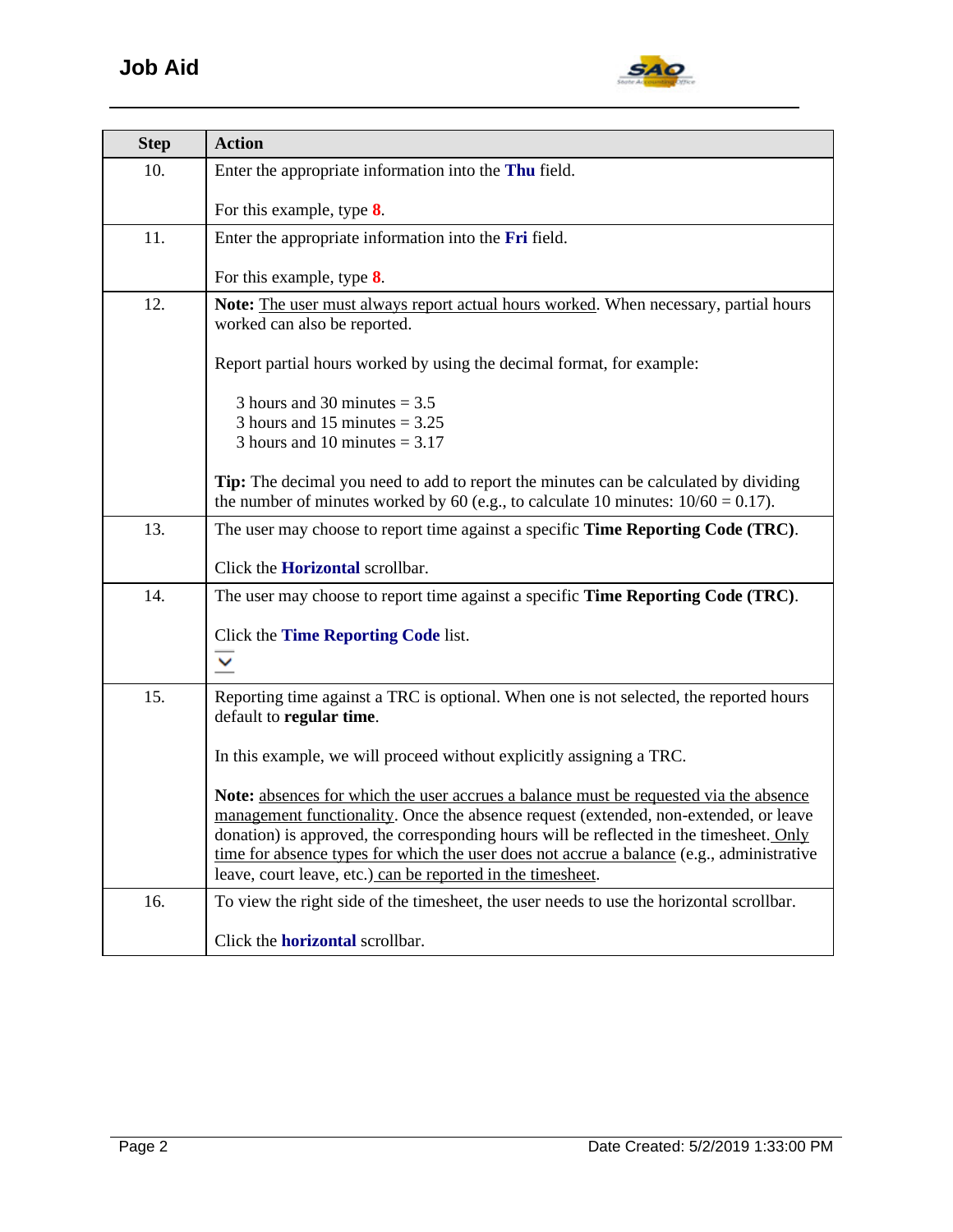

| <b>Step</b> | <b>Action</b>                                                                                                                                                                                                                                          |
|-------------|--------------------------------------------------------------------------------------------------------------------------------------------------------------------------------------------------------------------------------------------------------|
| 17.         | You may need to report time against a specific Combination Code. A Combination<br>Code is only used when time must be reported against a specific project or task (such as<br>a grant).                                                                |
|             | When reporting against a combination code is not required, the system will charge the<br>reported time to the default account code set up for your job.                                                                                                |
|             | <b>Note:</b> contact your manager to help you determine if you need to report time against a<br>combination code.                                                                                                                                      |
|             | In this example, we will proceed without selecting a combination code, since the<br>employee has not worked on any special projects.                                                                                                                   |
| 18.         | To go back to the left side of the timesheet, the user needs to use the horizontal scrollbar.                                                                                                                                                          |
|             | Click the <b>horizontal</b> scrollbar.                                                                                                                                                                                                                 |
| 19.         | Use the Reported Time Status section to review the status of the time you reported.                                                                                                                                                                    |
| 20.         | The timesheet must have been submitted for the information to display.                                                                                                                                                                                 |
| 21.         | Use the <b>Summary</b> section to review the time that was submitted.                                                                                                                                                                                  |
|             | Click the <b>Summary</b> tab.                                                                                                                                                                                                                          |
|             | Summary                                                                                                                                                                                                                                                |
| 22.         | The timesheet must have been submitted for the information to display.                                                                                                                                                                                 |
| 23.         | Click the Vertical scrollbar.                                                                                                                                                                                                                          |
| 24.         | Use the Submit button to submit your timesheet.                                                                                                                                                                                                        |
|             | Click the <b>Submit</b> button.                                                                                                                                                                                                                        |
|             | Submit                                                                                                                                                                                                                                                 |
| 25.         | The system displays a confirmation page to indicate the timesheet has been submitted.                                                                                                                                                                  |
|             | Click the OK button.                                                                                                                                                                                                                                   |
|             | ОК                                                                                                                                                                                                                                                     |
| 26.         | The user can review the hours that have been submitted for the selected period, the total<br>hours reported in each row (Total Hours), and the total reported hours in the timesheet<br>(Reported Hours) to validate that time was reported correctly. |
|             | Note: the Reported Hours field reflects all hours (working and non-working) reported<br>in the timesheet for the period being submitted.                                                                                                               |
| 27.         | Click the <b>Reported Time Status</b> tab.                                                                                                                                                                                                             |
|             | <b>Reported Time Status</b>                                                                                                                                                                                                                            |